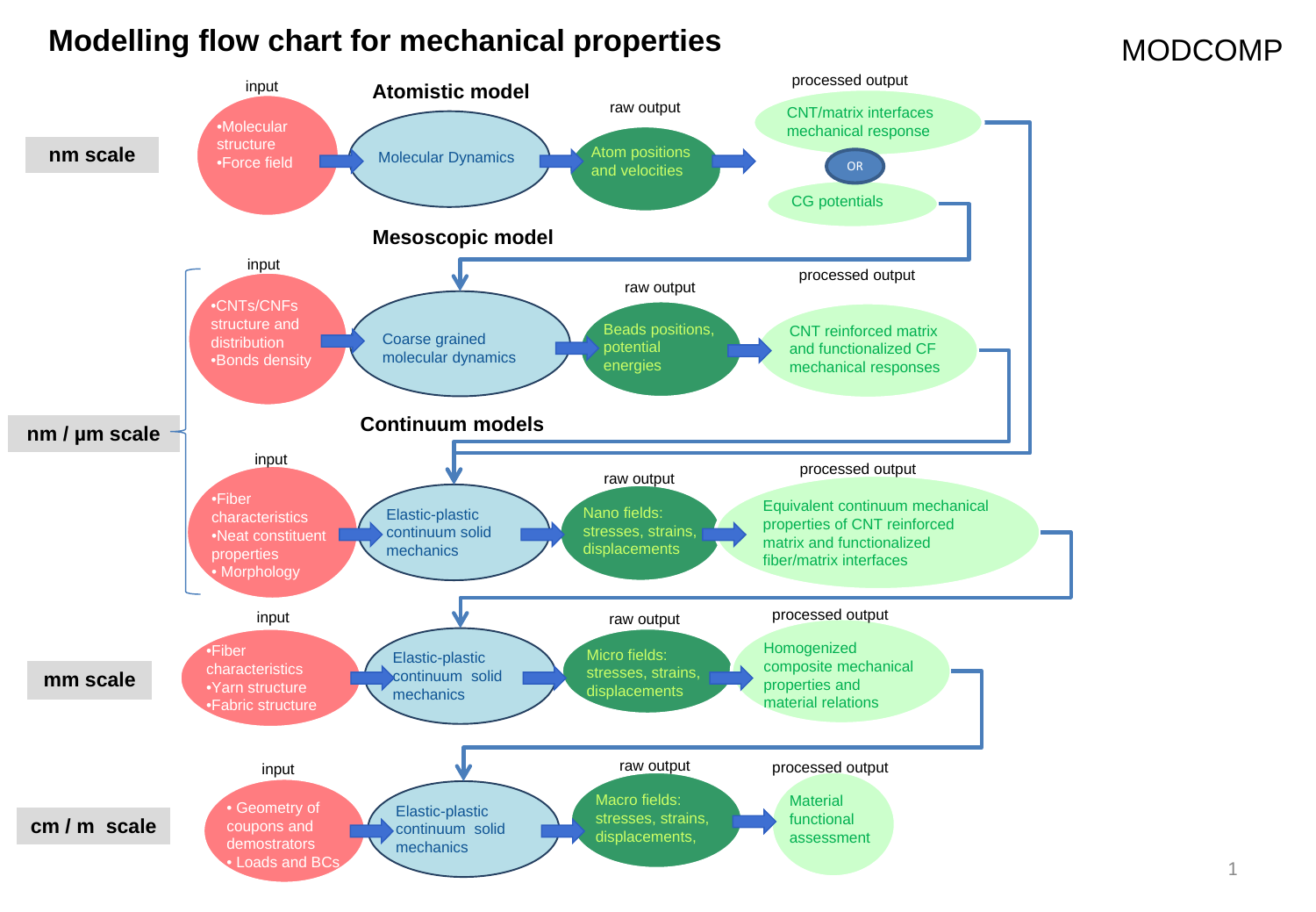### **Modelling flow chart for thermal and electrical properties**

#### MODCOMP